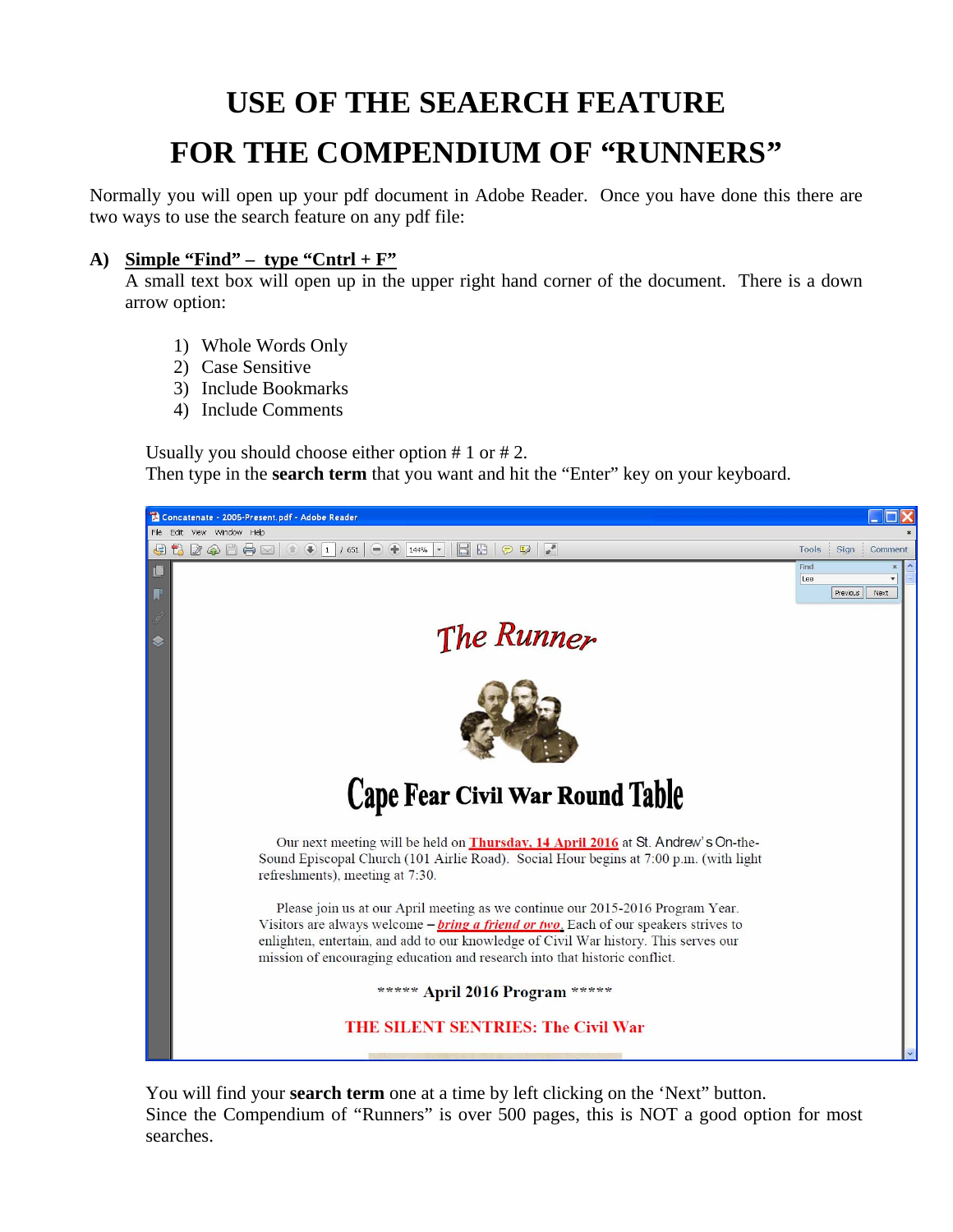## **B) Advanced Search – type "Shift + Cntrl + F"**

A large box will open to the left of the pdf file

Type in the word or phrase that you want in the "What word of phrase would you like to search for?" box

As above you have four options:

- 1) Whole Words Only
- 2) Case Sensitive
- 3) Include Bookmarks
- 4) Include Comments

Left click on the "Search" button

| & Search                                                                                                                                                                                                                                                                       |  |
|--------------------------------------------------------------------------------------------------------------------------------------------------------------------------------------------------------------------------------------------------------------------------------|--|
| Arrange Windows                                                                                                                                                                                                                                                                |  |
| Where would you like to search?<br>In the current document<br>All PDF Documents in<br>My Documents<br>$\checkmark$<br>What word or phrase would you like to search for?<br>Lee<br>$\Box$ Whole words only<br>Case-Sensitive<br>Include Bookmarks<br>Include Comments<br>Search |  |
|                                                                                                                                                                                                                                                                                |  |
|                                                                                                                                                                                                                                                                                |  |
| <b>Show More Options</b><br>Find a word in the current document                                                                                                                                                                                                                |  |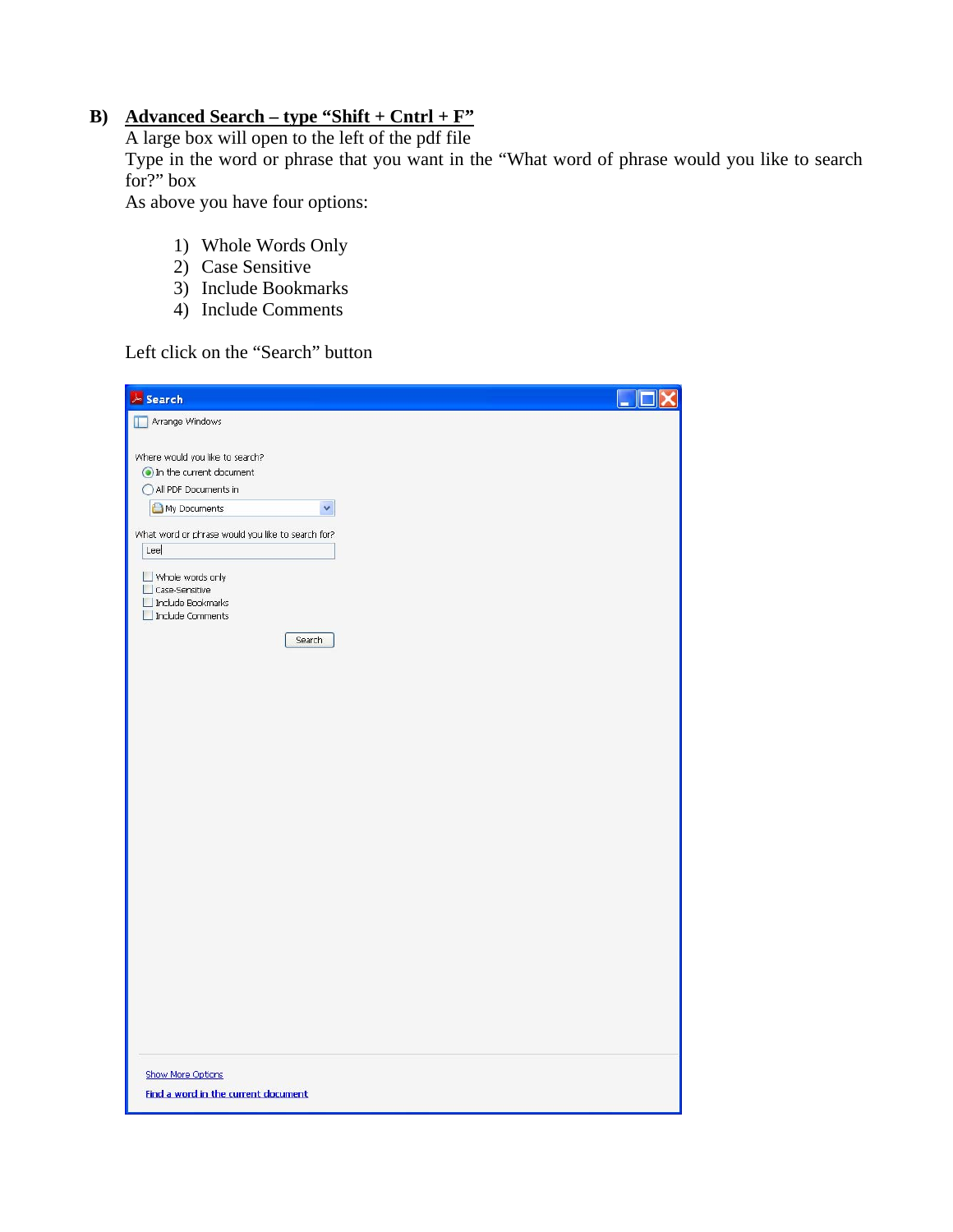The below will appear.

| & Search                                                                                                                                                      |
|---------------------------------------------------------------------------------------------------------------------------------------------------------------|
| Arrange Windows                                                                                                                                               |
| Looking For:                                                                                                                                                  |
| Lee in the current document                                                                                                                                   |
| Results:                                                                                                                                                      |
| 1 document(s) with 554 instance(s)                                                                                                                            |
| New Search                                                                                                                                                    |
|                                                                                                                                                               |
| Results:                                                                                                                                                      |
| 日刊                                                                                                                                                            |
| General Lee observe the chickens of Maryland roosting as Hood's Texas Brigade marched through                                                                 |
| $\overline{\mathbf{w}}$ E. Lee Surrenders at Appomattox (Virginia) April 12, 1861 - Confederate open fire                                                     |
| E. Lee If you have member news or news about Civil War events that                                                                                            |
| proudly sleeps." "On Fames eternal camping ground Their silent Tents are spread. Rest                                                                         |
| General Lee observe the chickens of Maryland roosting as Hood's Texas Brigade marched through                                                                 |
| General Lee remarked to General Hood that Maryland's chickens roosted very high in the                                                                        |
| E. Lee If you have member news or news about Civil War events that                                                                                            |
| E. Lee If you have member news or news about Civil War events that                                                                                            |
| E. Lee If you have member news or news about Civil War events that                                                                                            |
| Lee's Young Artillerist: William R.J. Pegram Jim Gannon Southern Storm: Sherman's March<br>E. Lee If you have member news or news about Civil War events that |
| General Lee and other Confederate persons from city locations. Do you think                                                                                   |
| E. Lee If you have member news or news about Civil War events that                                                                                            |
| E. Lee If you have member news or news about Civil War events that                                                                                            |
| 1p# 35 ee and Grant endured approximately 24 hours of fierce hand-to-hand combat);                                                                            |
| E. Lee and George E. Pickett (Their relationship was very cool following Pickett's                                                                            |
| with Lee in Richmond. After Mosby and Pickett left Lee, Pickett remarked that Lee                                                                             |
| left Lee, Pickett remarked that Lee had had his division massacred at Gettysburg on                                                                           |
| that Lee had had his division massacred at Gettysburg on July 3, 1863 -                                                                                       |
| that Lee had made Pickett "immortal"); Lee's preference: Jackson or Longstreet (Lee                                                                           |
| immortal"); Lee's preference: Jackson or Longstreet (Lee never expressed his personal feelings; however,                                                      |
| Lee never expressed his personal feelings; however, Lee most often located                                                                                    |
| however, Lee most often located his HQ near                                                                                                                   |
| where Lee would surrender to Grant. After the surrender ceremony, Union soldiers ransacked the                                                                |
| Lee's troops in Northern Virginia. There were nearly 500 Florida soldiers who surrendered                                                                     |
| General Lee when he surrendered the Army of Northern Virginia at Appomattox Court House.                                                                      |
| E. Lee If you have member news or news about Civil War events that                                                                                            |
| from Lee's Army of Northern Virginia, Grant's Army of the Potomac crossed the Rapidan                                                                         |
| E. Lee If you have member news or news about Civil War events that                                                                                            |
| form Lee's Army of Northern Virginia, Grant's Army of the Potomac crossed the Rapidan                                                                         |
| attacking Lee after that victory. Why did Grant choose to retain Meade at the                                                                                 |
| The E. Laa triad to load Confoderate troops in securitary that seainst Union forces. Where did                                                                |
| Collapse file paths                                                                                                                                           |
|                                                                                                                                                               |
| Show Fewer Options                                                                                                                                            |
|                                                                                                                                                               |
| Find a word in the current document                                                                                                                           |
|                                                                                                                                                               |

If you had chosen "Lee" for your search word you would have gotten 554 "hits". You should then scroll down the list until you find the topic that interests you – see below for example